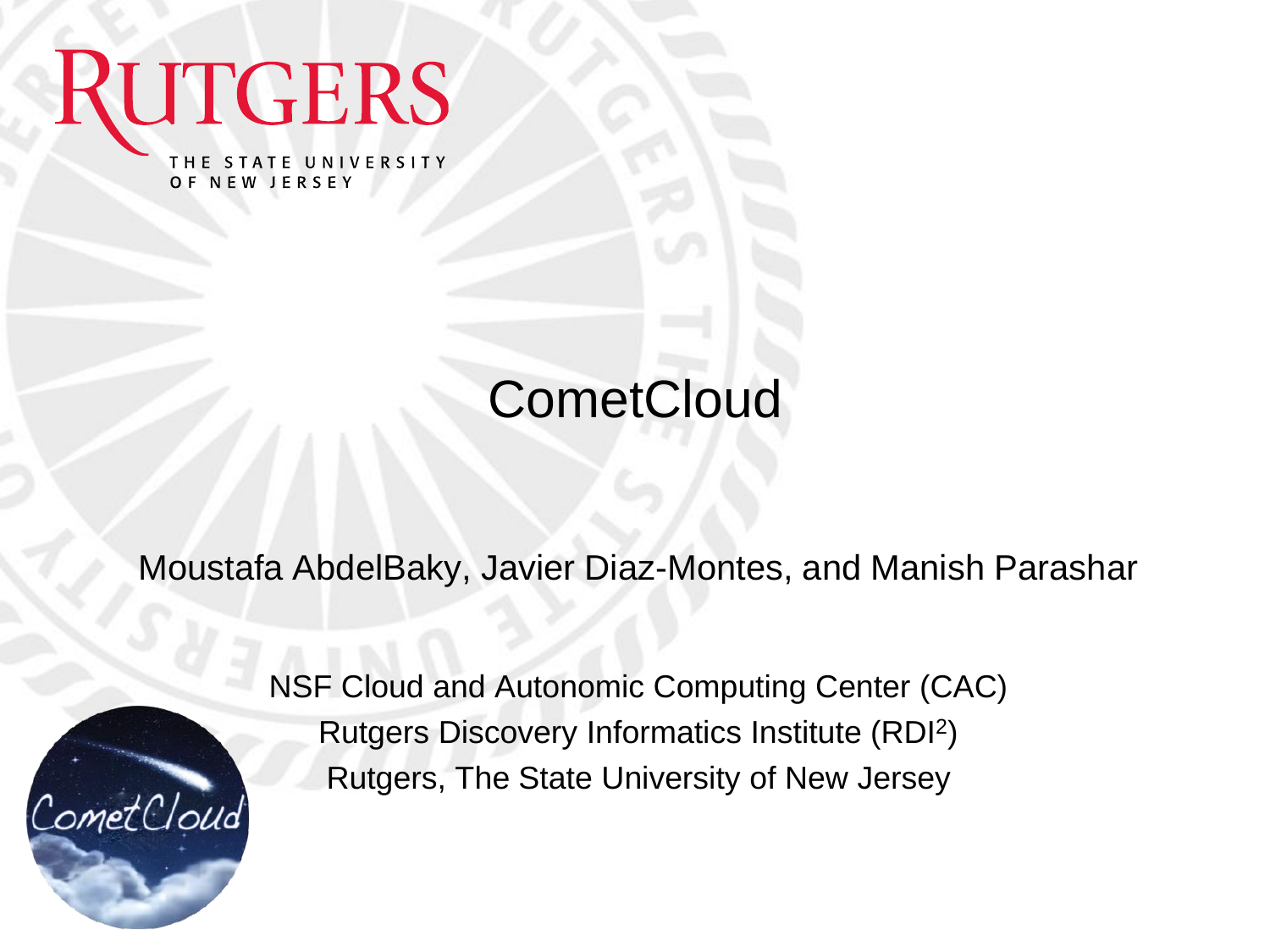### CometCloud Overview

- Autonomic framework designed to enable dynamic end-to-end application workflows across federated infrastructure
- Expose federation using elastic cloud abstractions and science-asa-service platforms
	- Elastic access to resources scale up/down and out
	- Provision resources to meet scientific objective (e.g., accuracy)
- Provide policy-driven, autonomic, and on-demand federation of geographically distributed compute and data resources
	- Policies encapsulate user's requirements (deadline, budget, etc.), resource constraints (failure, network, availability, etc.)
- Provide programming abstractions to develop and deploy applications on the federated clouds
	- Master/worker, Workflows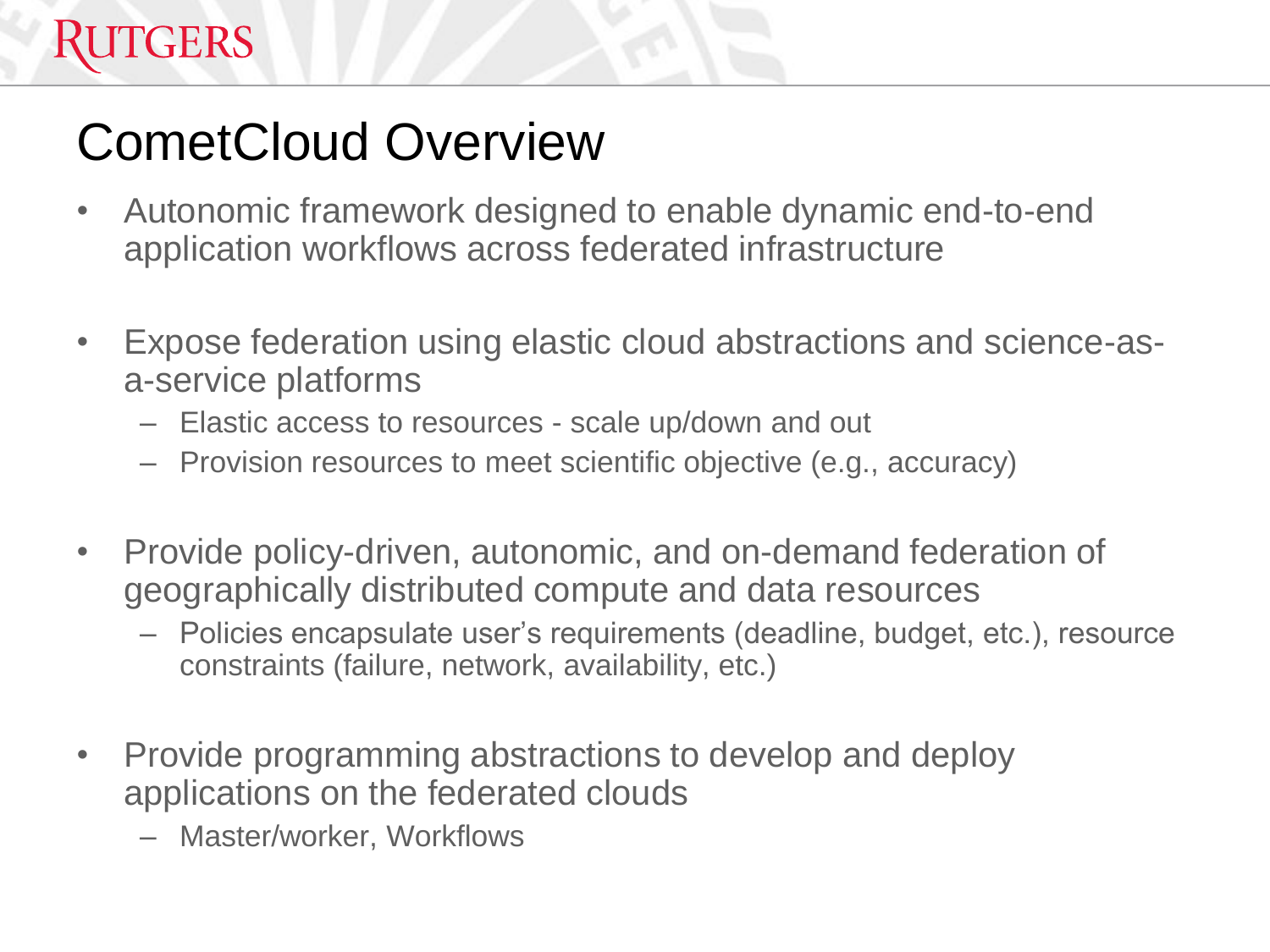#### CometCloud Architecture

#### **Application/Programming layer**

**autonomics**: Dynamics workflows; Policy based component/service adaptations and compositions

**Autonomics layer**: Resource provisioning based on user objectives; estimation of resource requirement initially, monitor application performance, and adjust resource provisioning

**Service layer autonomics**: Robust monitoring and proactive selfmanagement; dynamic application/system/context-sensitive adaptations

**Infrastructure layer (overlay)**: Ondemand scale-out; resilient to failure and data loss; handle dynamic joins/departures; support "trust" boundaries

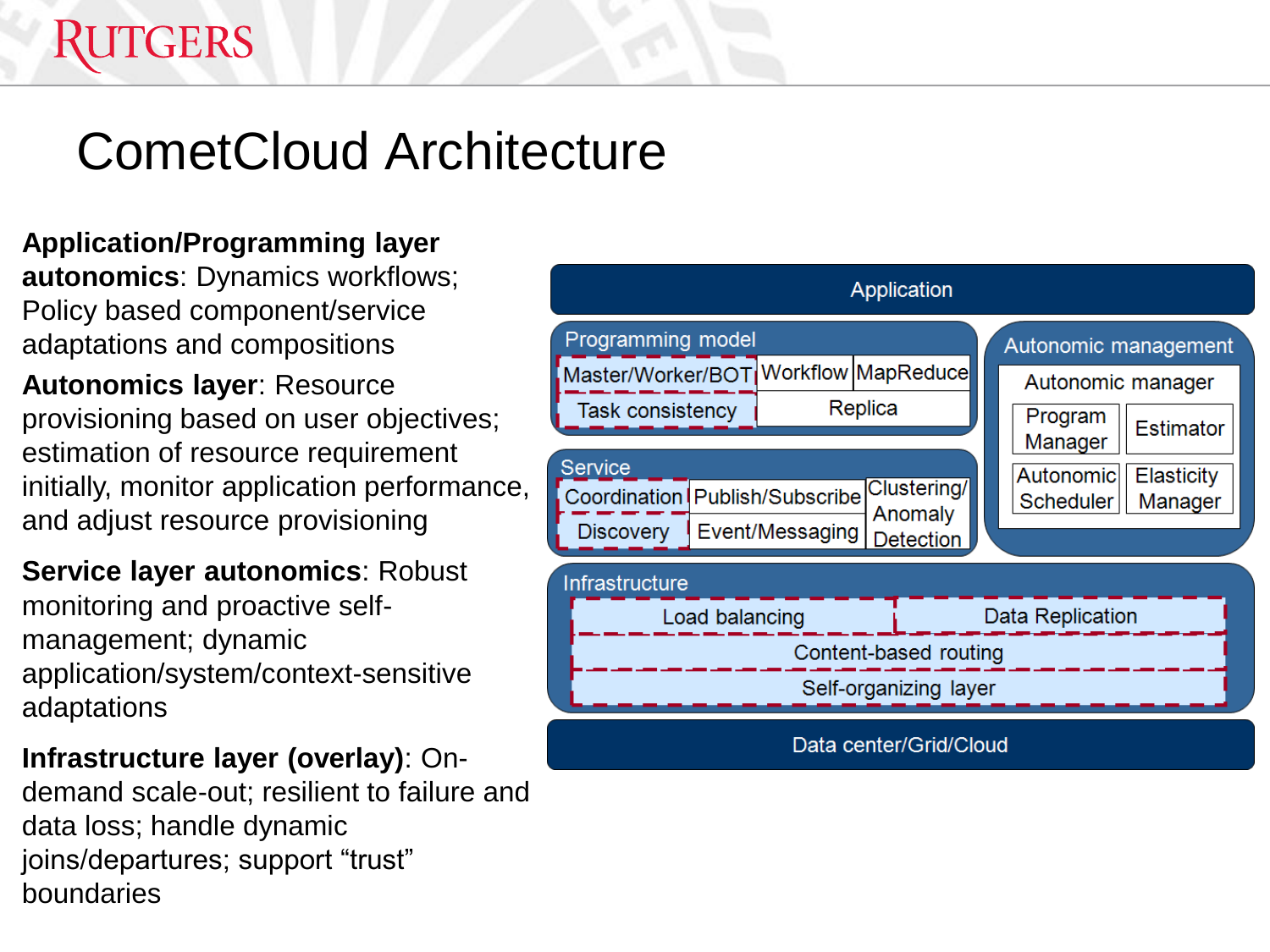### Comet Coordination Spaces

**TGERS** 

- Virtual semantically-specialized shared space abstraction
	- The information is deterministically mapped, preserving locality, to a dynamic set of peer nodes in the system
	- Resulting lookup system preserves content locality and guarantees content-based information queries - keywords, partial keywords and wildcards
- The space is associatively accessible by all system nodes
	- Access is independent of the physical locations of data tuples or hosts
- Coordination/interaction through the shared spaces
	- Runtime management, push/pull scheduling and load-balancing, selforganization, fault-tolerance
- Dynamically constructed transient spaces enable application to exploit context locality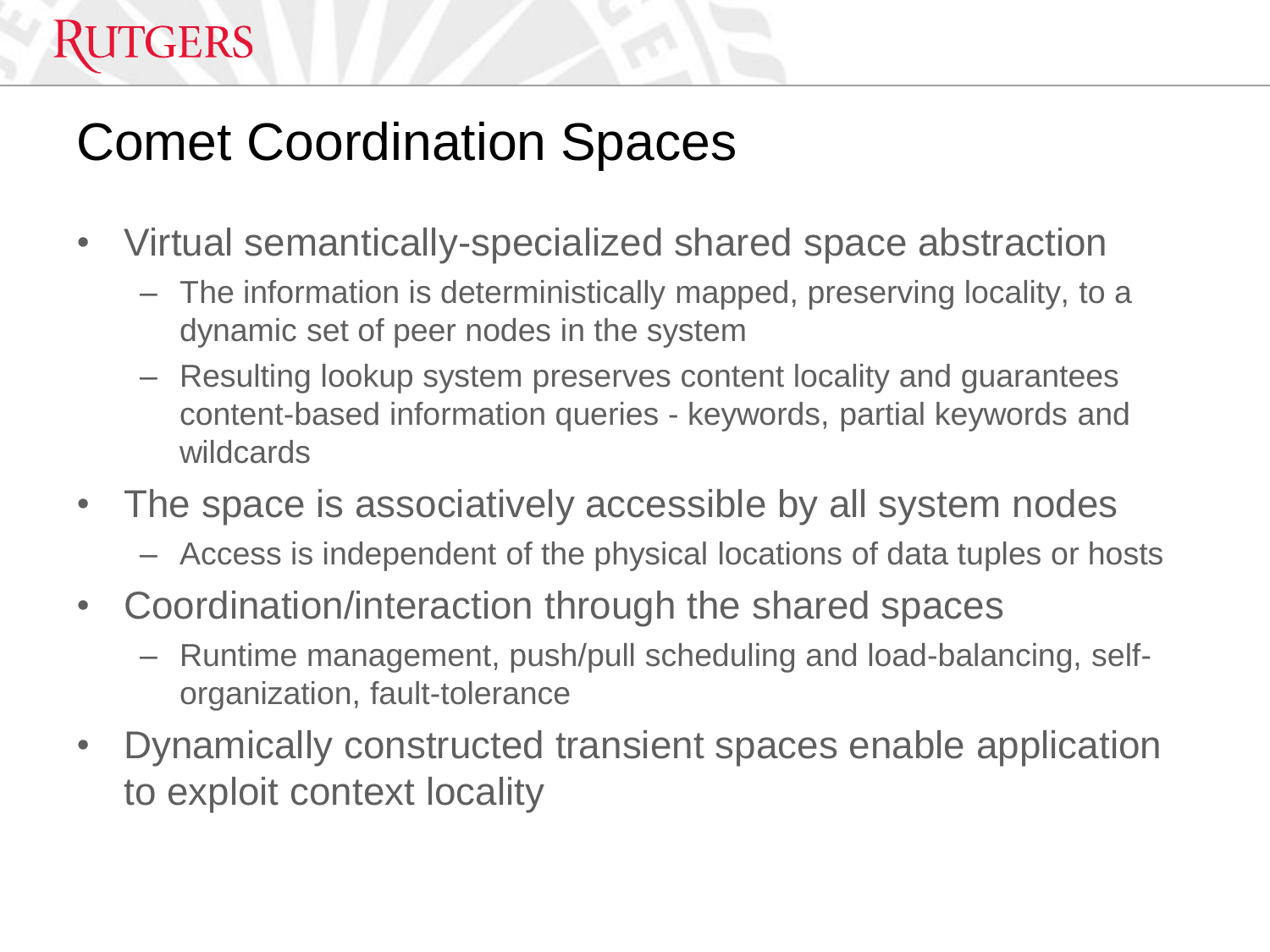#### Distributed Hash Table

- Peer nodes form 1D overlay
	- E.g., Chord simple ring topology
- Hilbert SFC maps tuples from a kD space to 1D node index
	- Preserves content locality: lexical keyword locality
- Flexible tuple matching Squid
	- Wildcards, partial wildcards, ranges
	- Bounded costs and load balancing





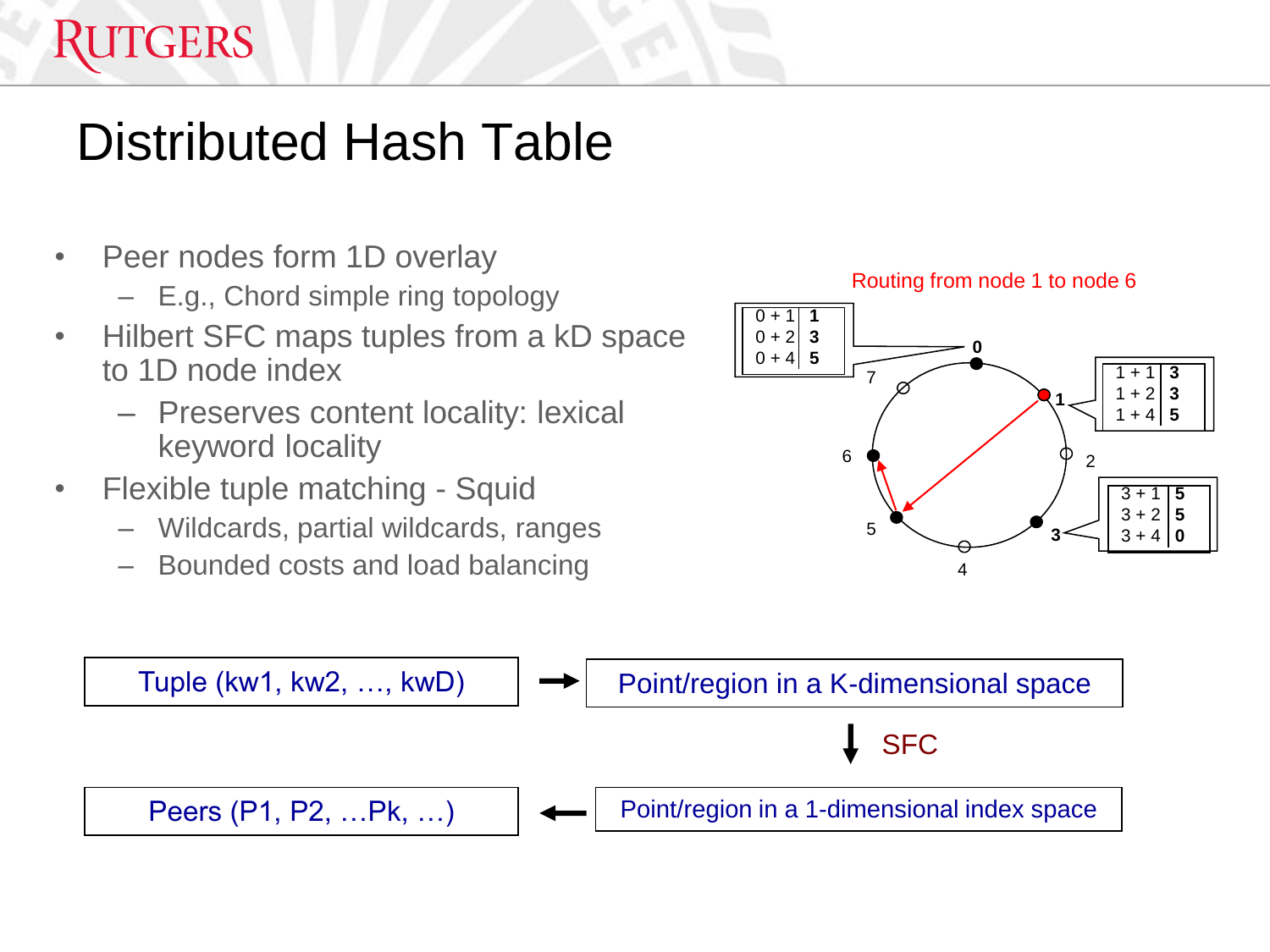### CometCloud Space: Tuple, Templates & **Operators**

• XML tuples and templates

| <contact></contact>              | <contact></contact>             | <contact></contact>                                     |
|----------------------------------|---------------------------------|---------------------------------------------------------|
| <name> Smith </name>             | $\leq$ name> Smith $\leq$ name> | $\alpha$ <na*> Smith <math>\alpha</math> /na*&gt;</na*> |
| <phone> 7324451000 </phone>      | <phone> 7324451000 </phone>     | $\lt$ *>                                                |
| <email> smith@gmail.com </email> | $\le$ email>* $\le$ /email>     | $\lt^*$                                                 |
| <dep> ece </dep>                 | $\text{~dep}$ $\text{*~dep}$    | <dep> ece </dep>                                        |
| $\le$ /contact>                  | $<$ /contact>                   | $<$ /contact>                                           |
| (a                               | (b                              | (C)                                                     |

- Basic coordination primitives / Flexible matching
	- out (ts, t): a non-blocking operation that inserts tuple t into space ts
	- in (ts, t'): a blocking operation that removes a tuple t matching template t' from the space ts and returns it
	- rd (ts, t'): a blocking operation that returns a tuple t matching template t' from the space ts. The tuple is not removed from the space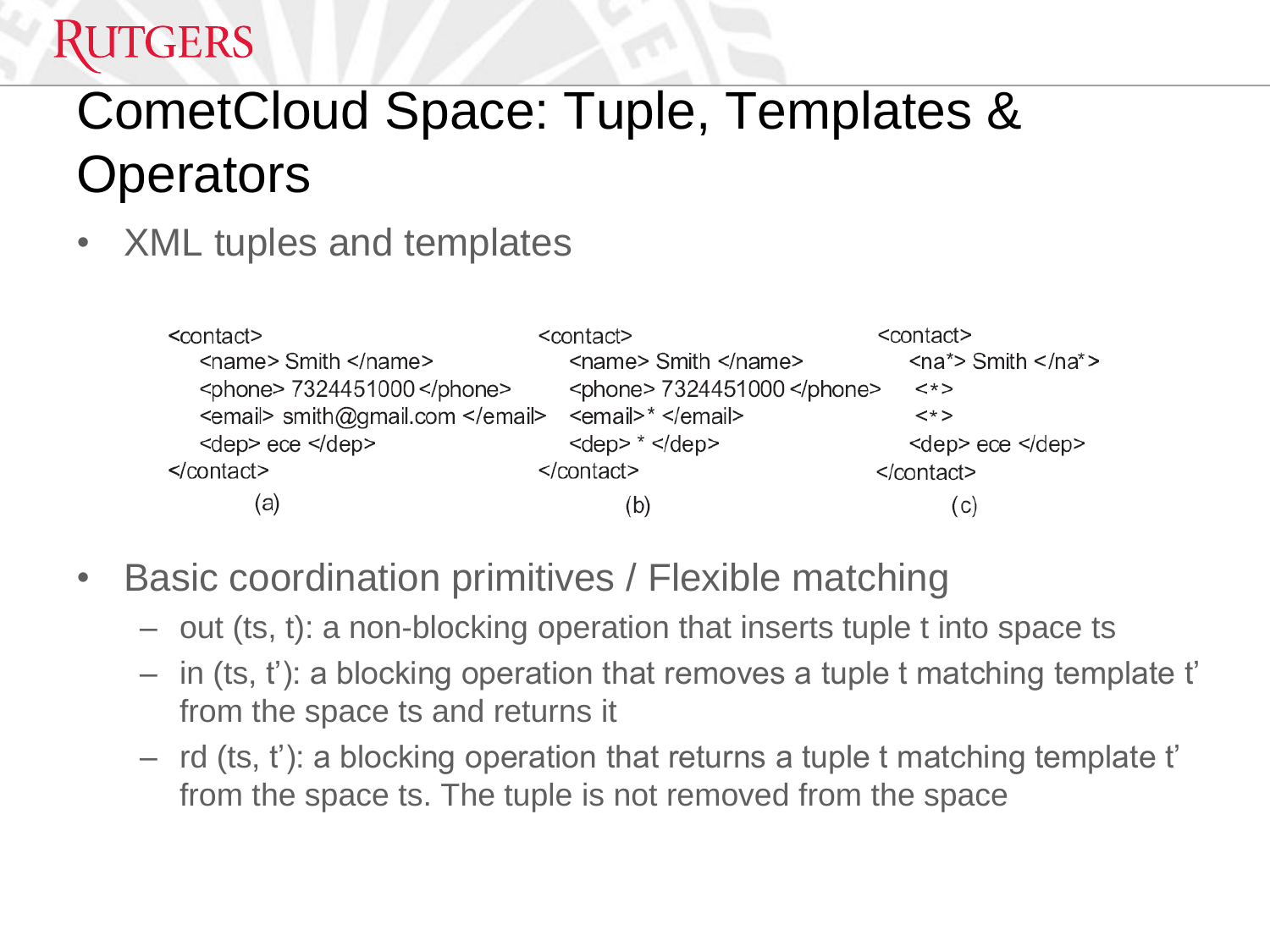#### The Comet Space – Basic Idea

- Constructed from a semantic multi-dimensional information space
	- Numbers, English letters, wild card '\*'
- Application specific semantics

**RUTGERS** 

– Dimensions, coordinate, keywords

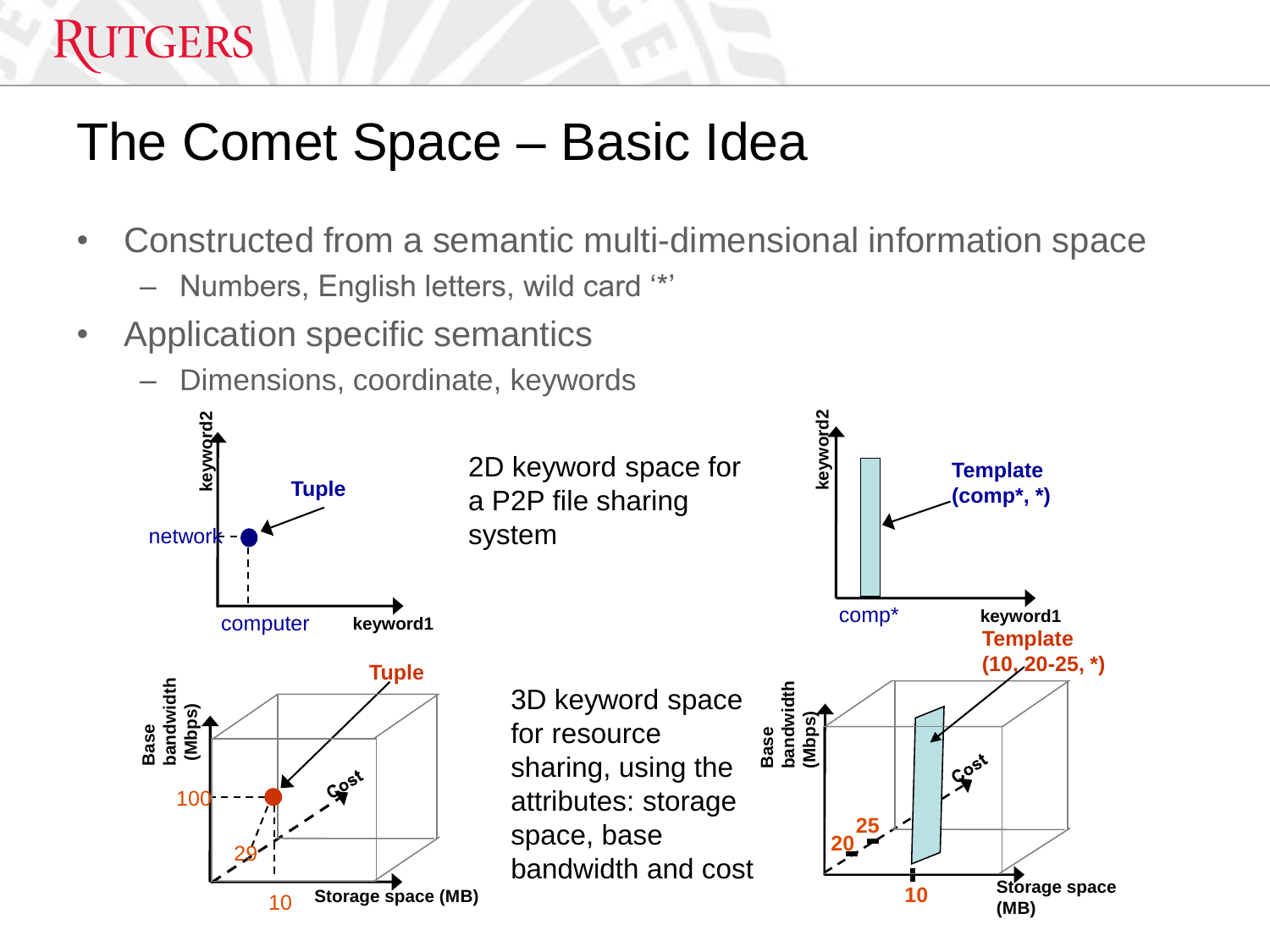### Programming Models – Master/Worker

• A **Master** generates tasks, submits them into the coordination space, and collects results

- **Secure workers** provide their local space as part of the coordination space and computing capability
- **Unsecured workers** only provide computing capability and get tasks through the proxy and request handler
- **Proxy** receives task requests from unsecured workers and forwards the requests to a request handler.
- **Request handler** is part of the coordination space and picks up tasks for unsecured workers

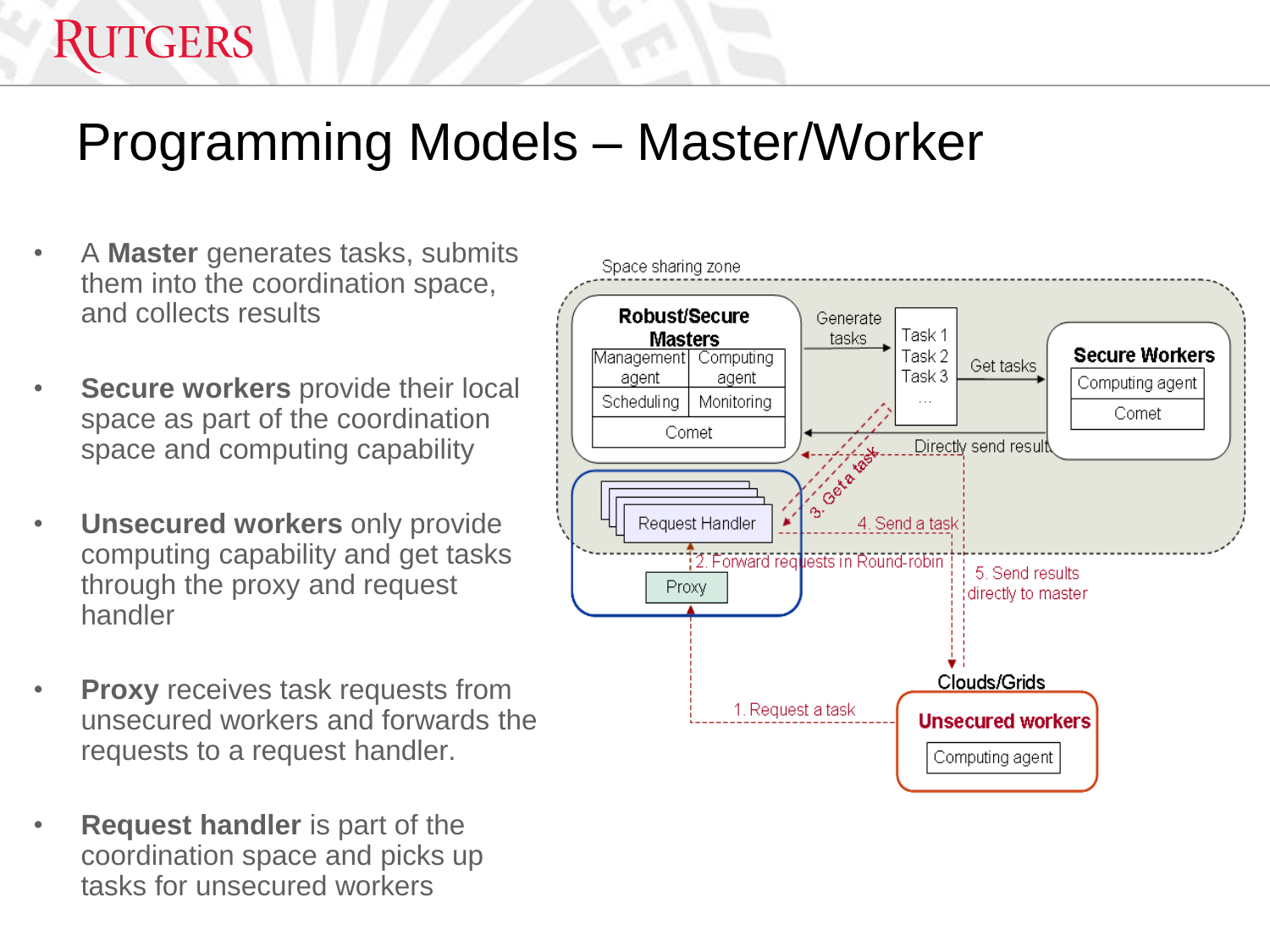#### Programming Models – Workflow

- Data-driven workflow modeled as a graph Edges are data dependencies
- Each stage is heterogeneous in terms of behavior, the length of computation, the amount of required resources, etc.
- Elastically compose appropriate cloud services and capabilities to ensure that the user's objectives are met
- Offer simple APIs to integrate new applications and policies



- XML workflow definition
- New Application
	- Task generator
	- Worker
- **New Policies** 
	- **Scheduling**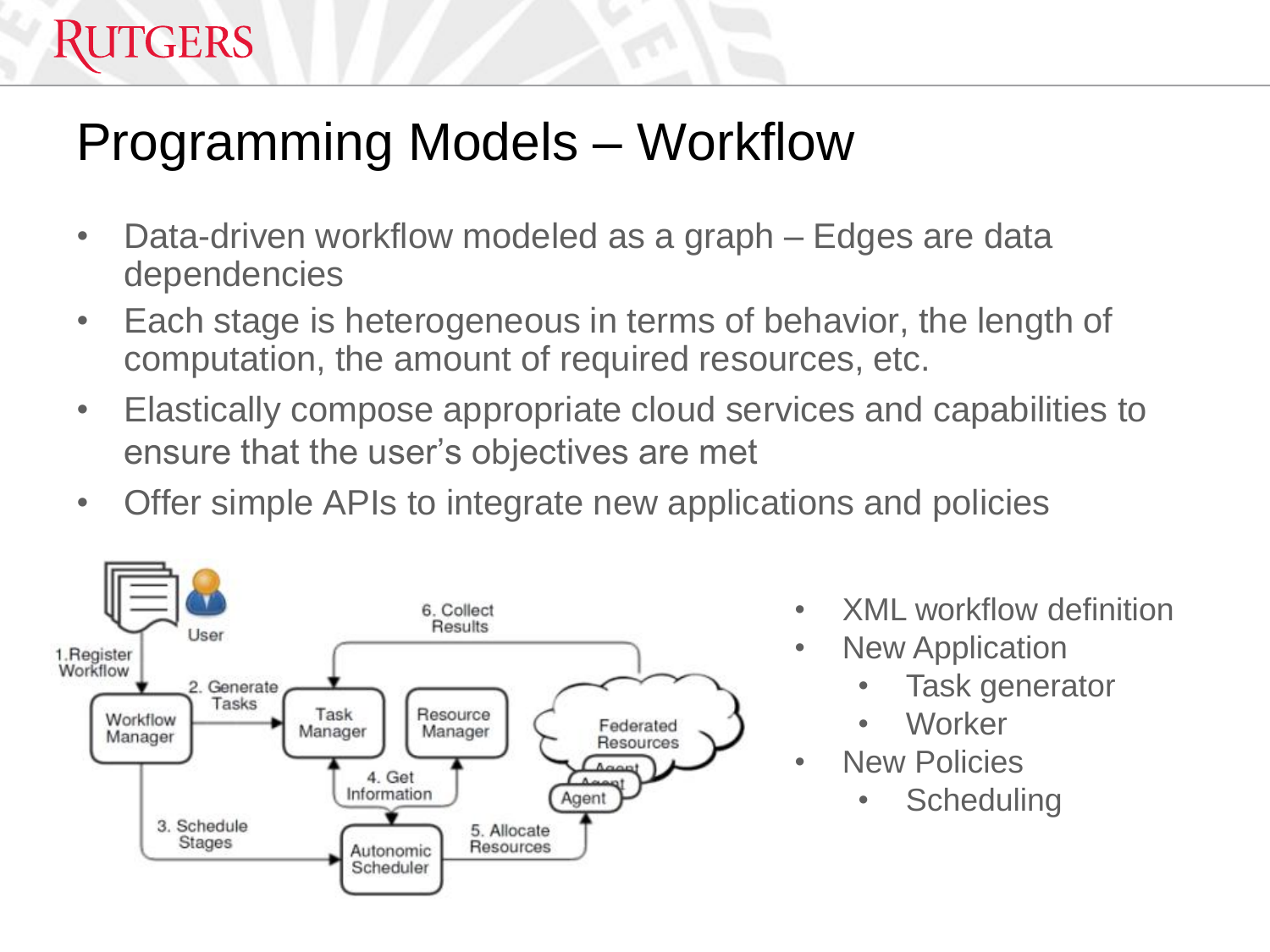## Autonomics in CometCloud

- **Autonomic manager**
	- Manages workflows
	- Benchmarks application
	- Provision resources
	- **Adaptivity manager**
		- Monitors application performance
		- Adjusts resource provisioning

#### • **Resource agent**

- Manages local cloud resources
- Accesses task tuples from **CometCloud**
- Retrieve input data
- Gathers results from local workers
- Send results to the workflow (or application) manager

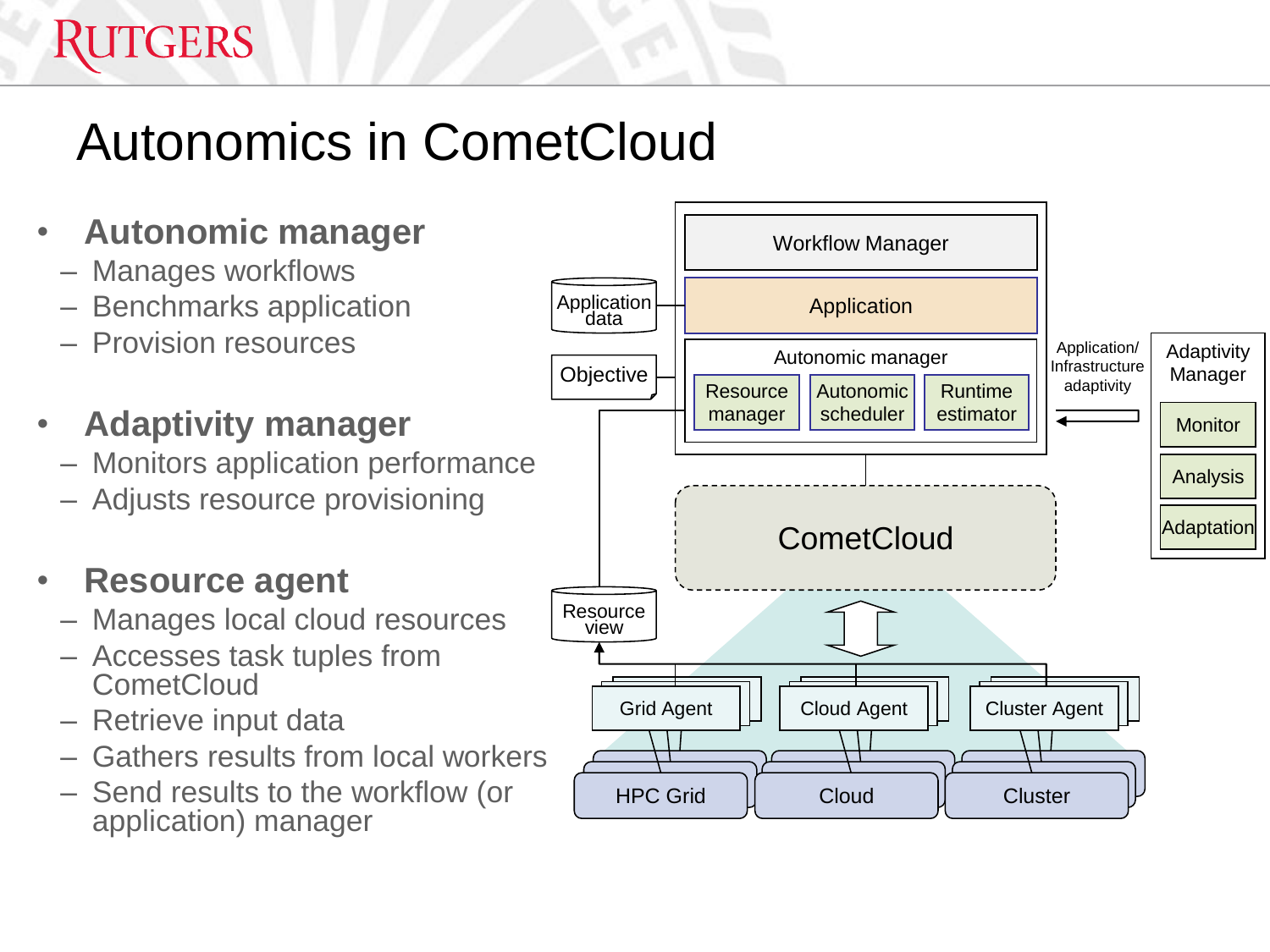### User Objectives

• Acceleration

- Clouds could be used as accelerators to improve the application time to completion
- Alleviate the impact of queue wait times
- Exploit an additionally level of parallelism by offloading appropriate tasks to Cloud resources, given appropriate budget constraints
- **Conservation** 
	- Clouds could be used to conserve HPC allocations, given appropriate runtime and budget constraints
- Resilience
	- Clouds could be used to handle unexpected situations such as an unanticipated HPC downtime, inadequate allocations or unanticipated queue delays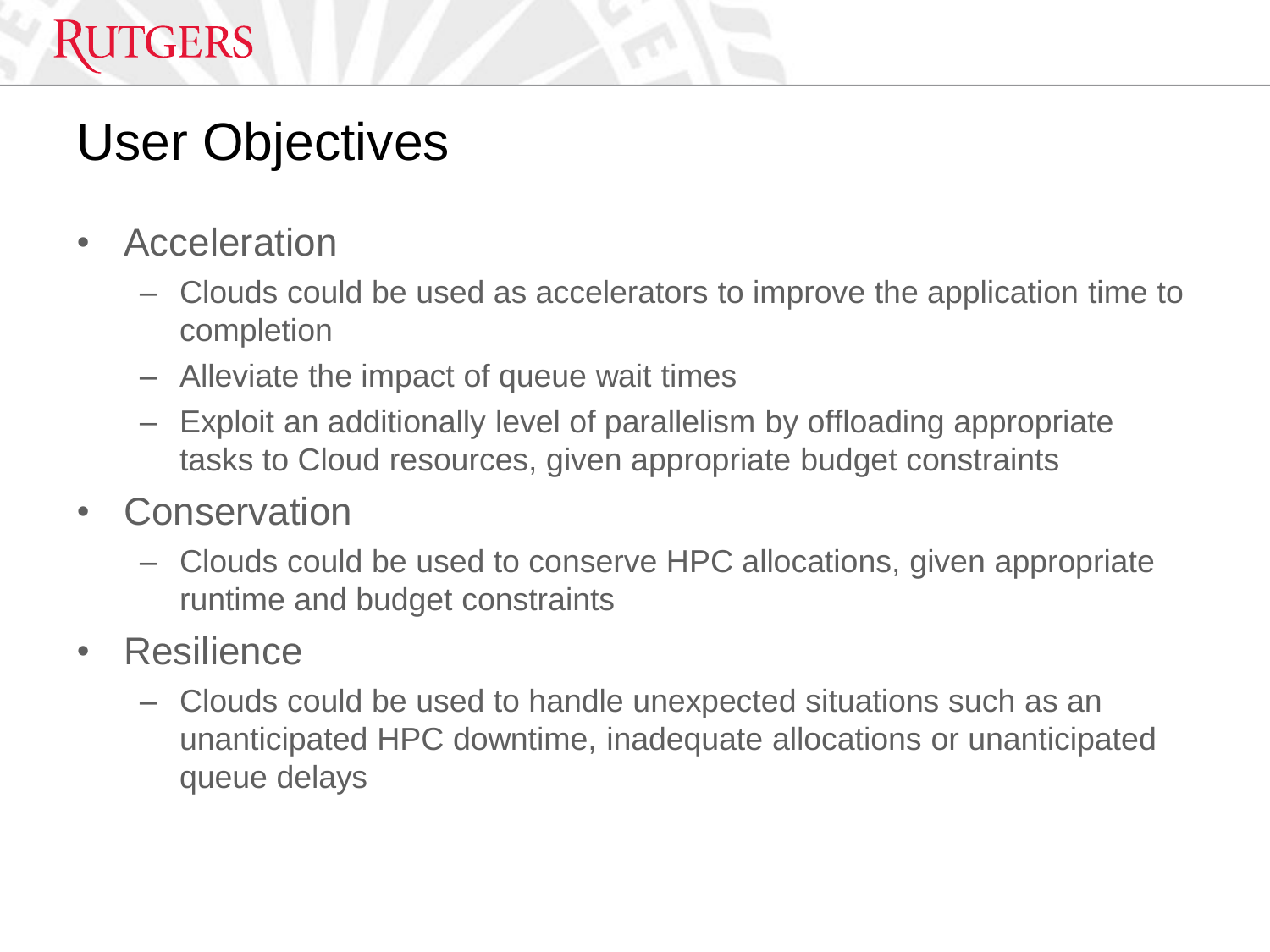#### **TGERS**

### **Constraints**

- Deadline
	- Time constraint to complete an application
	- To select the fastest resource class for each task and to decide the number of nodes per resource class based on the deadline
- Budget
	- Budget constraint to complete an application
	- When a budget is enforced on the application, the number of allocable nodes is restricted by the budget
- Economics + deadline
	- Resource class can be defined as the cheaper but slower resource class that can be allocated to save cost unless the deadline is violated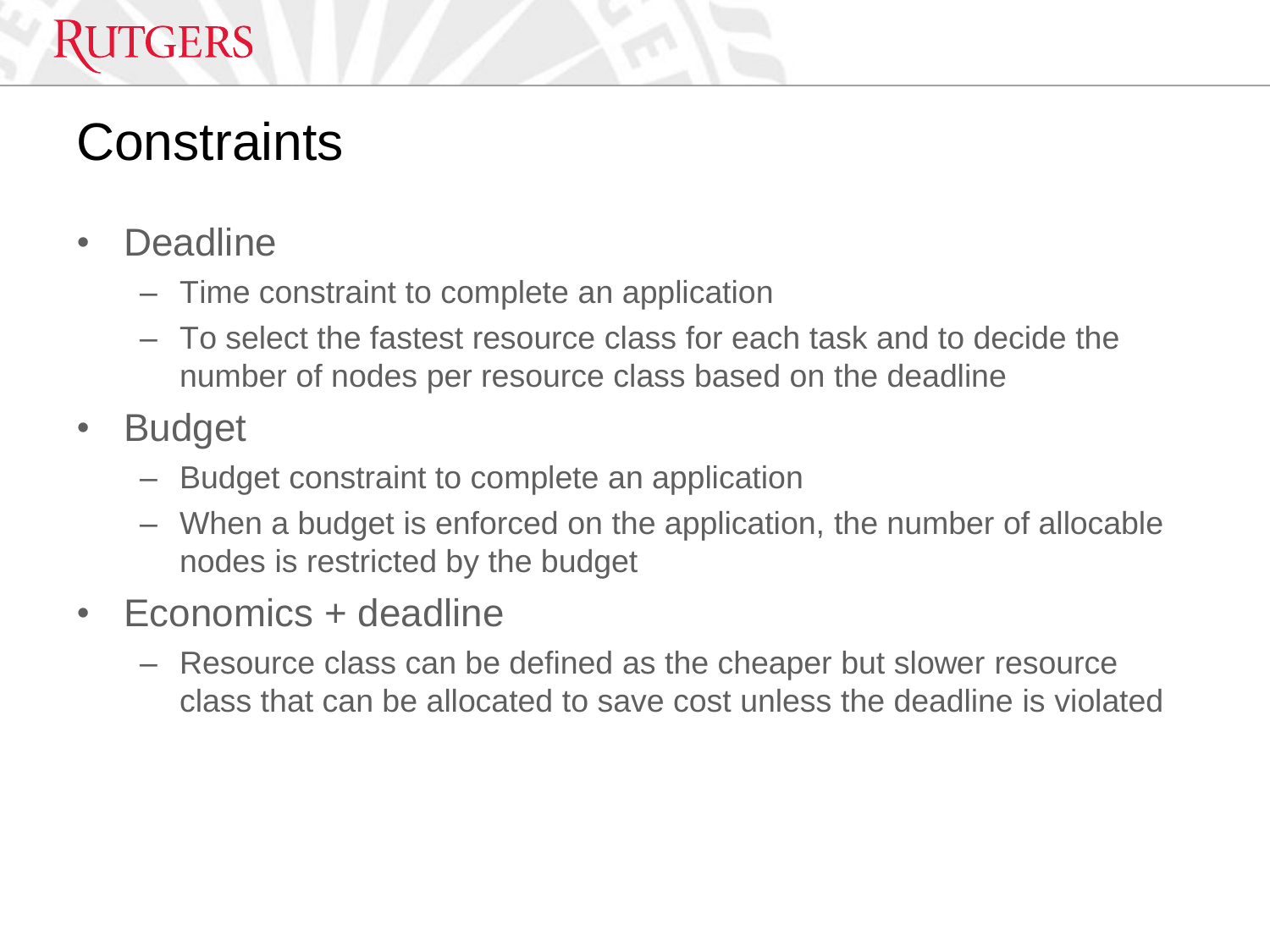### Federation Model

- Dynamic federation coordinated using CometSpaces at two levels
	- Federation Sites coordinate to:
		- Identify themselves / verify identity
		- Advertise resources capabilities, availabilities, constraints
		- Discover available resources
	- Resources specified based on availability, capabilities, cost/performance constraints, etc
- Marketplace Business/social models for resource sharing
- Autonomic resource provisioning, scheduling and runtime adaptations

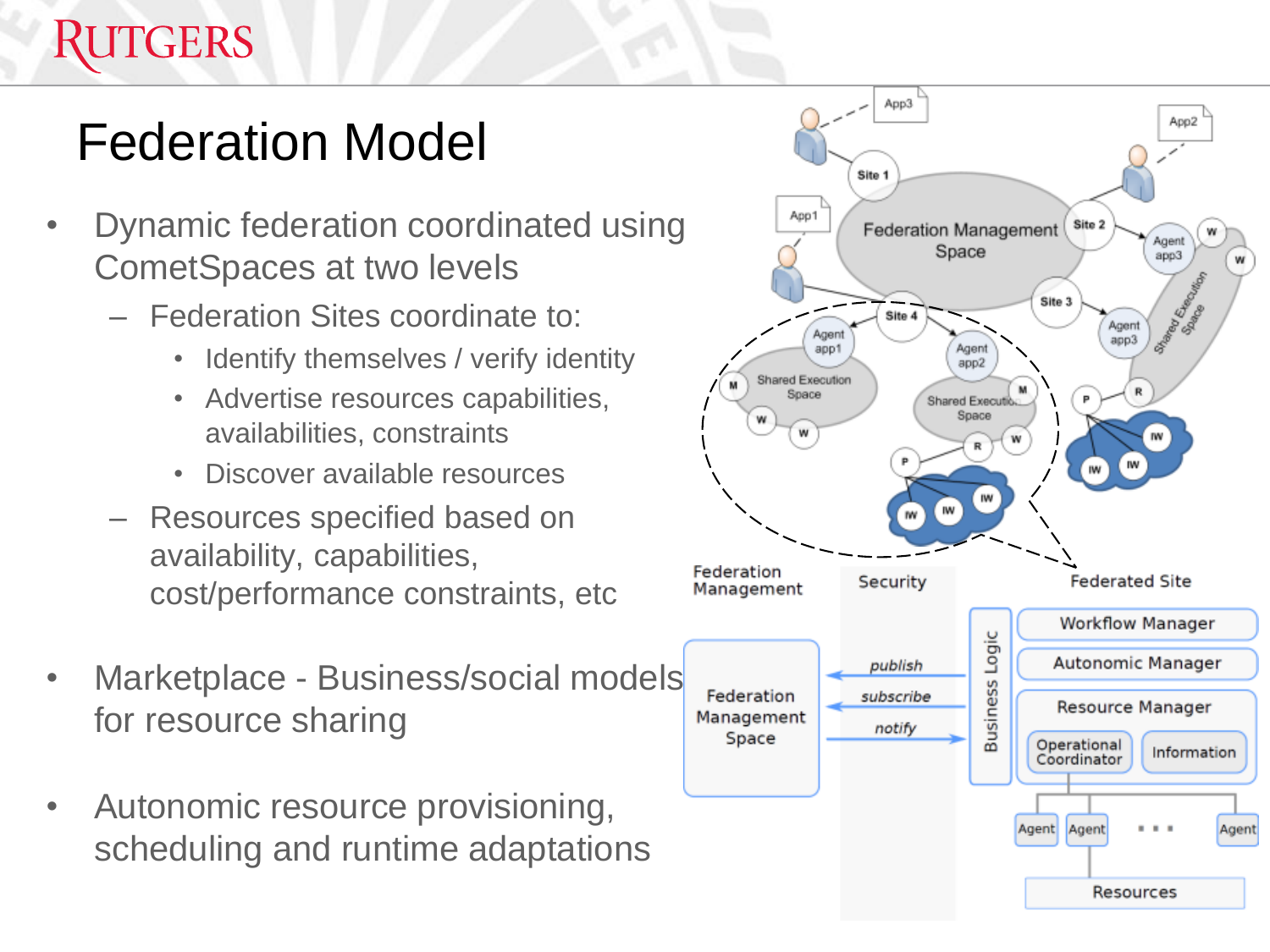### Autonomic Use Case

• Montage Workflow

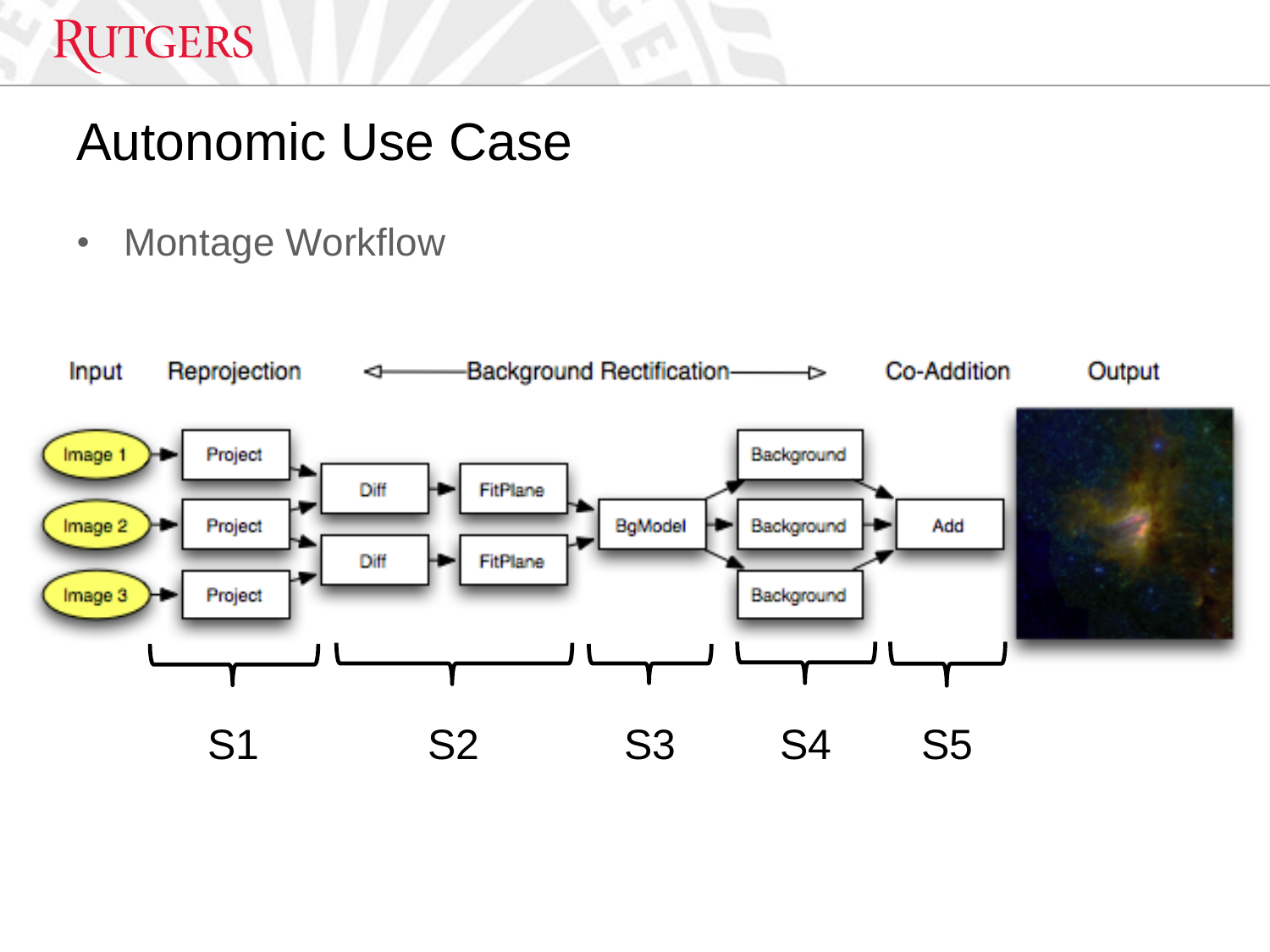## Montage Experiment Setup

- Montage workflow
- Three heterogeneous and geographically distributed clouds

| $VM$ type <sup>†</sup> |          |                | $\#\text{Cores}\quad \text{Memory}\quad \text{Max. VMs}^{\ddagger}$ | Speedup |
|------------------------|----------|----------------|---------------------------------------------------------------------|---------|
| Alamo Large            |          | 8 GB           | 2                                                                   | 3.55    |
| Alamo_Medium           | $\bf{2}$ | 4 GB           | 4                                                                   | 2.77    |
| Alamo Small            |          | 2 GB           | 2                                                                   | 1.68    |
| Sierra Medium          | 2        | 4 GB           | 2                                                                   |         |
| Sierra Small           |          | $2 \text{ GB}$ | 3                                                                   | 0.71    |
| Hotel Small            |          | 2 GB           | 6                                                                   | 0.76    |

Note:  $\dagger$  – Name of the site followed by the type of VM.  $\ddagger$  – Maximum number of available VMs per type

| Network<br>$(Down/Up)$ MB/s | Alamo          | Sierra         | Hotel          |
|-----------------------------|----------------|----------------|----------------|
| Alamo<br>Sierra<br>Hotel    | 11/11<br>18/18 | 10/0.9<br>12/1 | 15/15<br>11/11 |
| Internal Network (Down/Up)  | 11/2.3         | 30/30          | 45/45          |

#### FutureGrid Resources

penstack · Alamo Hotel NIMBUS

• Alamo – TACC

о penstack · Sierra

- Sierra SDSC
- Hotel U. Chicago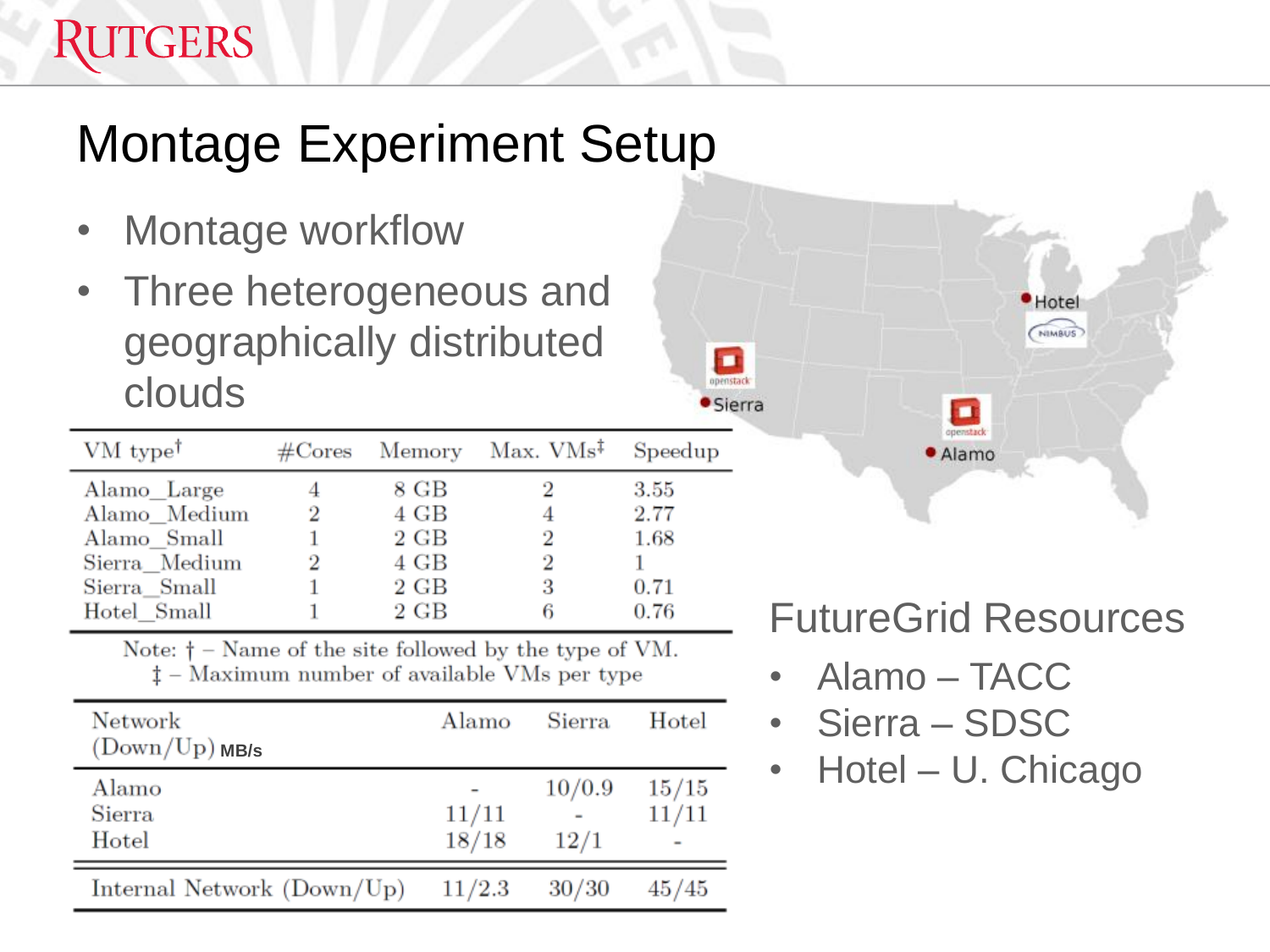### Optimizing Resource Usage in Multi-Clouds

- Execute a data-driven workflow in a multi-cloud environment
- Deadline Objective (greedy heuristic)

**RUTGERS** 

find VM  $v_{iz}$  such that F(ijz) and  $e_{ijz} + d_{iz} + r_{iz} < D$ 

- Performance optimization (Proc) --------- $F(ijz) = minimum e_{ijz}$
- Data locality optimization (Data) --------- $F(ijz) = minimum d_{iiz}$
- Performance and data opt. (ProcData)  $-F(ijz) = minimum e_{ijz} + d_{ijz}$
- Cost optimization (Cost) -------------------- $F(ijz) = minimum c_{ijz} + p_{ijz}$

 $e_{ijz}$  - estimated units of time needed to execute task  $t_i$  in VM  $v_{iz}$  of cloud  $s_i$  $d_{ijz}$  - units of time needed to transfer data of task  $t_i$  to VM  $v_{iz}$  of cloud  $s_i$  $r_{iz}$  is the estimated units of time that VM  $v_{iz}$  of cloud  $s_i$  requires before it can execute the next task  $c_{iz}$  - cost of VM  $v_{iz}$  of cloud  $s_i$  per unit of time  $p_{ijz}$  - cost of transferring data of task  $t_j$  to VM  $v_{iz}$  of cloud  $s_i$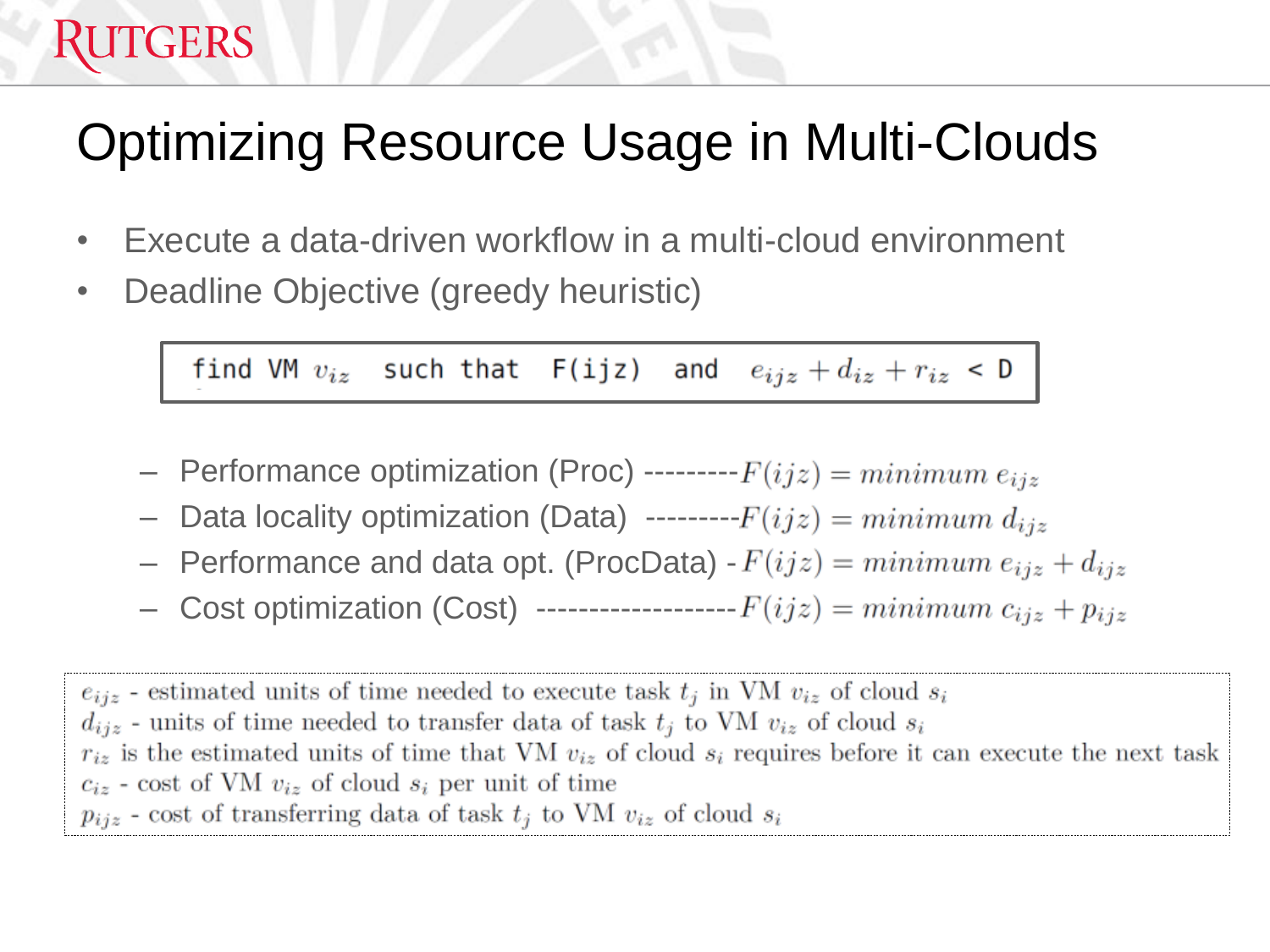#### Montage Workflow Results

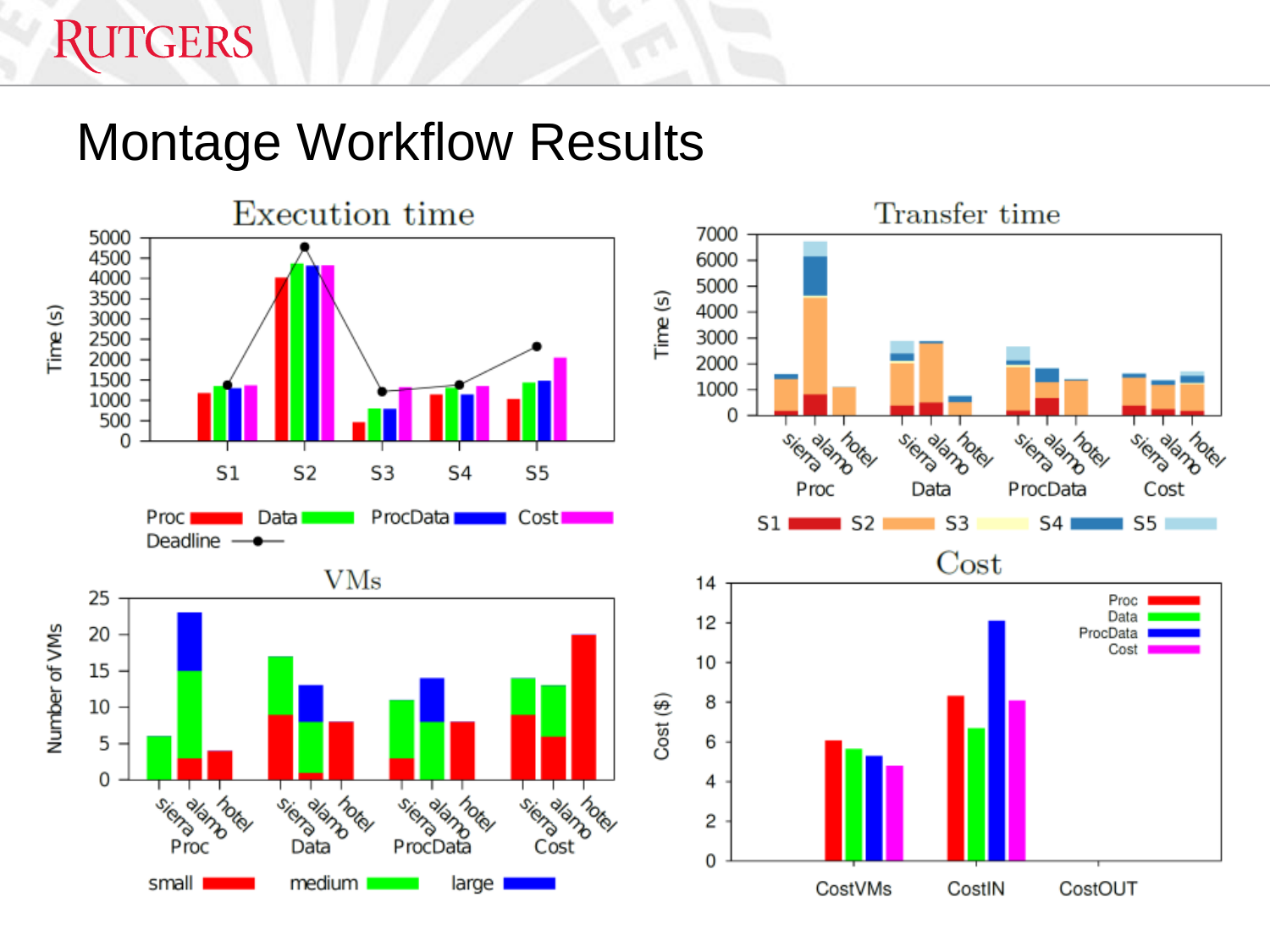### In-transit Data Analytics for Smart Buildings - SportE2 facility pilots

- Sensors interface with real world artifacts
- Amount of data generated and processing requirements are hard to predict
- Near real-time energy optimization
	- EnergyPlus simulations
	- Efficiency depends on the capacity of the computing infrastructure
- How to use of a multilayer Cloud infrastructure
	- **Computing at the Edges**



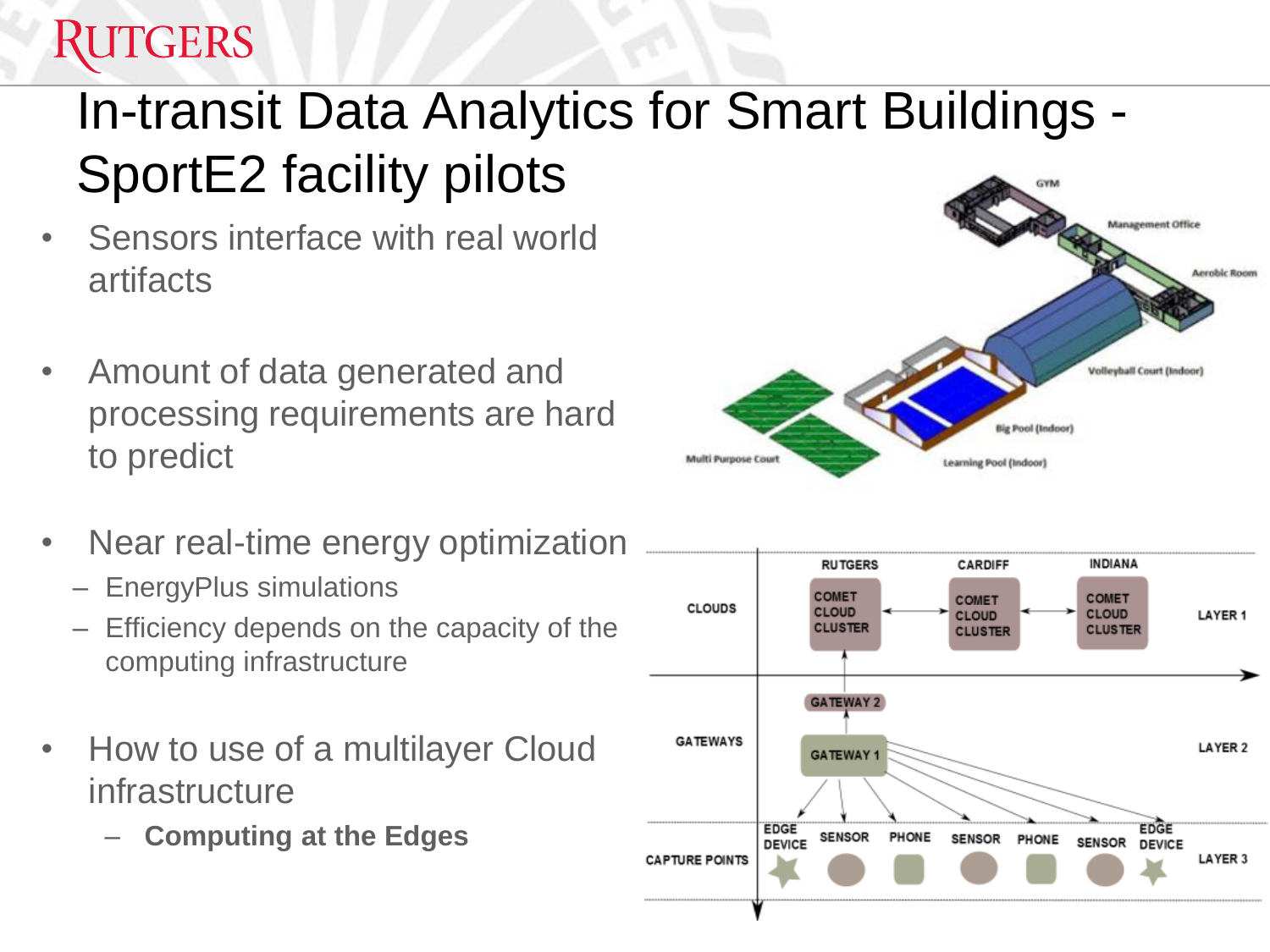### Computing at the Edges

• Exploit the rich ecosystem of data and computation resources at the edge so that **data is not moved**

• Leverage resources and services at the logical extreme of the network and along the data path to increase the value of the data while potentially reducing its volume

• Identify the **high level of concurrency** that is pervasive throughout the ecosystem as the key to realizing scalable datacentric applications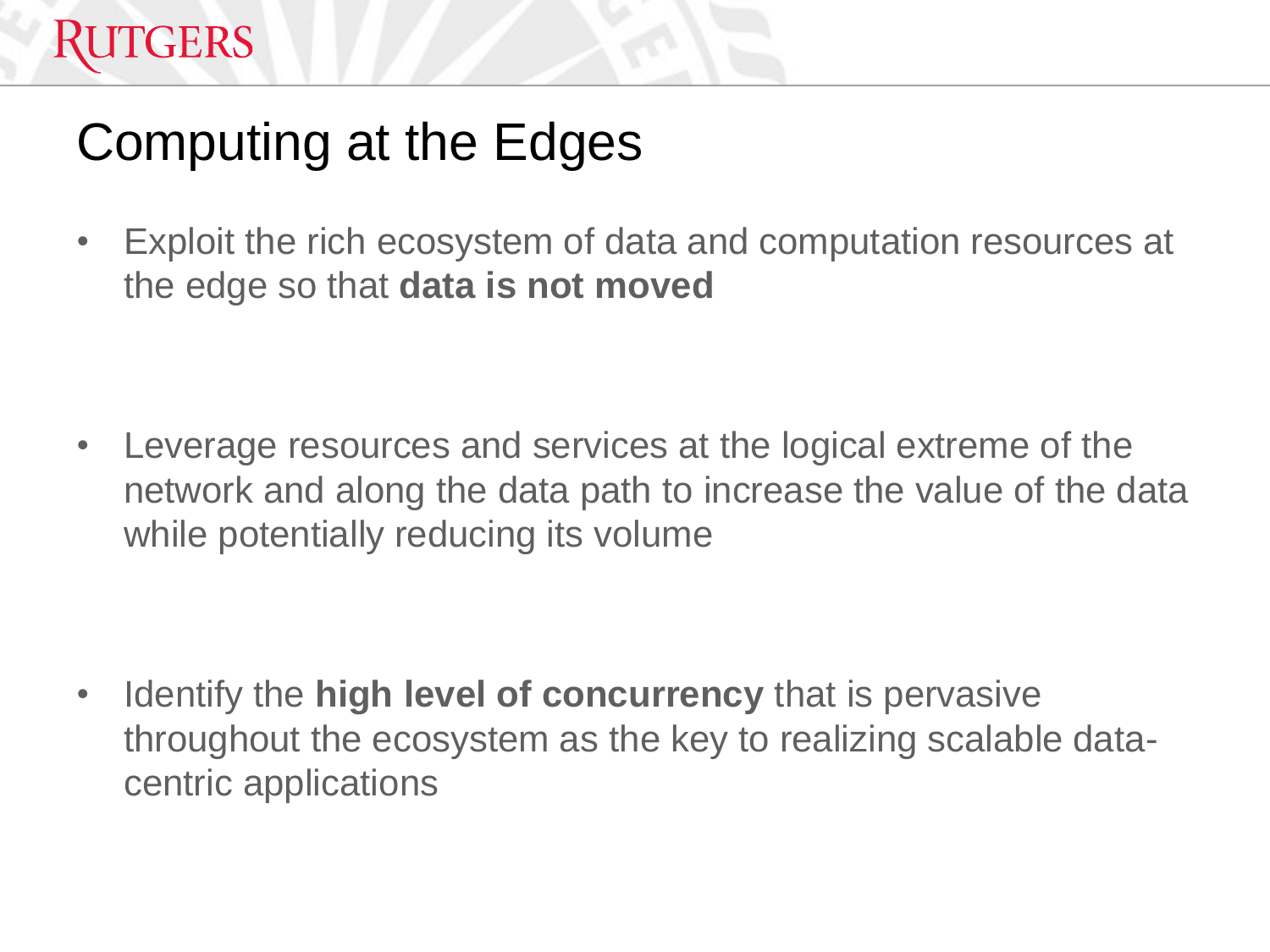#### Research Questions

- How to use of a multilayer Cloud infrastructure that distributes processing:
	- At the edge of the Cloud -- Sensing nodes, multiple intermediate/gateways nodes
	- Deep into the Cloud -- Complex centralized data center
- Can Cloud services and SDN be used together to meet SLA requirements?
- How to decide :
	- i. Where processing should be carried out?
	- ii. What processing should be undertaken centrally vs. at an edge node?
	- iii. How processing can be distributed across multiple data center locations to achieve QoS and cost targets?
	- iv. Business model?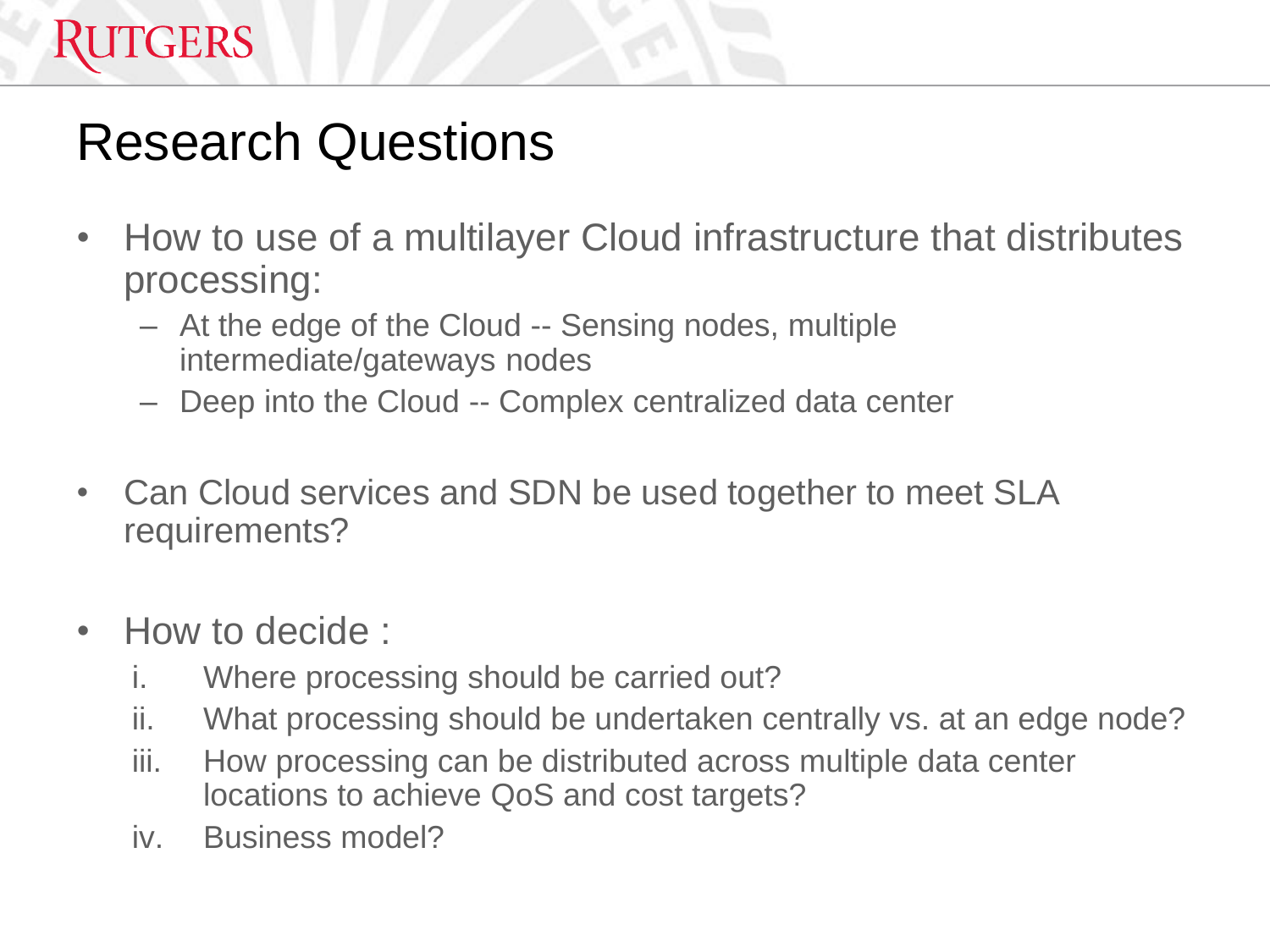### In-transit Data Analytics

- A job is created when new data is available (set of tasks)
- Job SLA = { Deadline, Completion ratio, Budget }
- Marketplace scenario where different sites bid to perform computation
- Maximize Job completion ratio subject to Deadline and Budget
- CometCloud federation with in-transit capabilities
- In-transit strategies to help minimizing idle time and maximizing computation
- *Traditional client* ("In-Transit"), in-transit optimization happens after a resource provider site has been selected
- *In-transit aware client* ("In-Transit2"), intransit optimization is taken into account when selecting a destination site

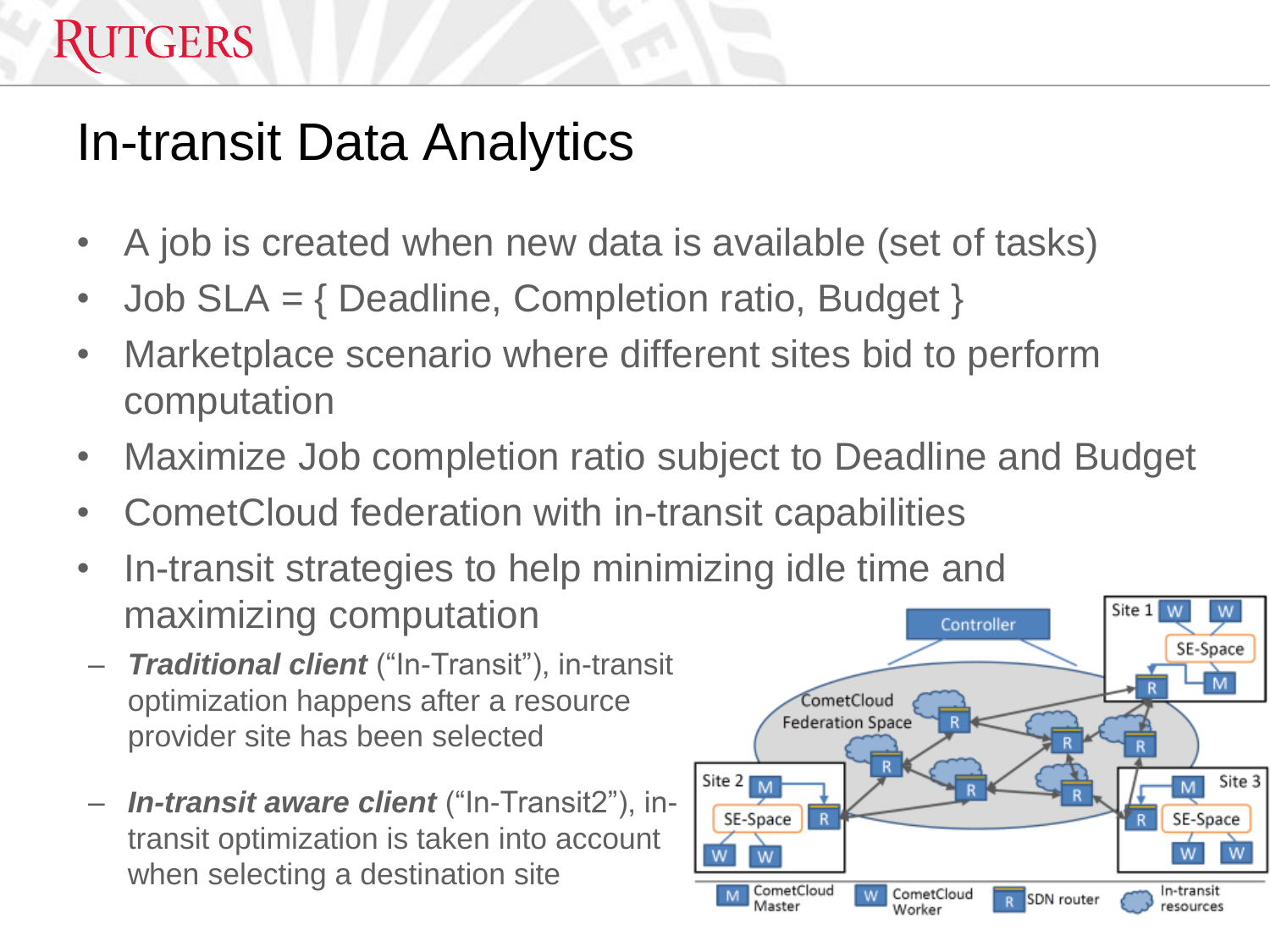# Problem definition

• Assumptions

RUTGERS

- Job data is located in a specific location, called source *s*
- Job will be executed in a specific site, called destination *d*
- *W(J)* the time when job *J* is scheduled to start its computation at destination resource
- $-$  Set of *q* network data centers  $R: \{r_1, ..., r_q\}$
- Maximize in-transit computation

$$
\max \sum_{i} DoneTasks(r_i) \quad (1)
$$

Subject to

$$
\sum_{i}ExecTime(r_{i}) + Transfer(J) \le W(J) \quad (2)
$$

- $Walltime(J) \leq Deadline$  $(3)$ 
	- $Cost(J) \leq Budget$  (4)

$$
\sum_{i} DoneTasks(r_i) + DoneTasks(d) \geq CRatio(J) \quad (5)
$$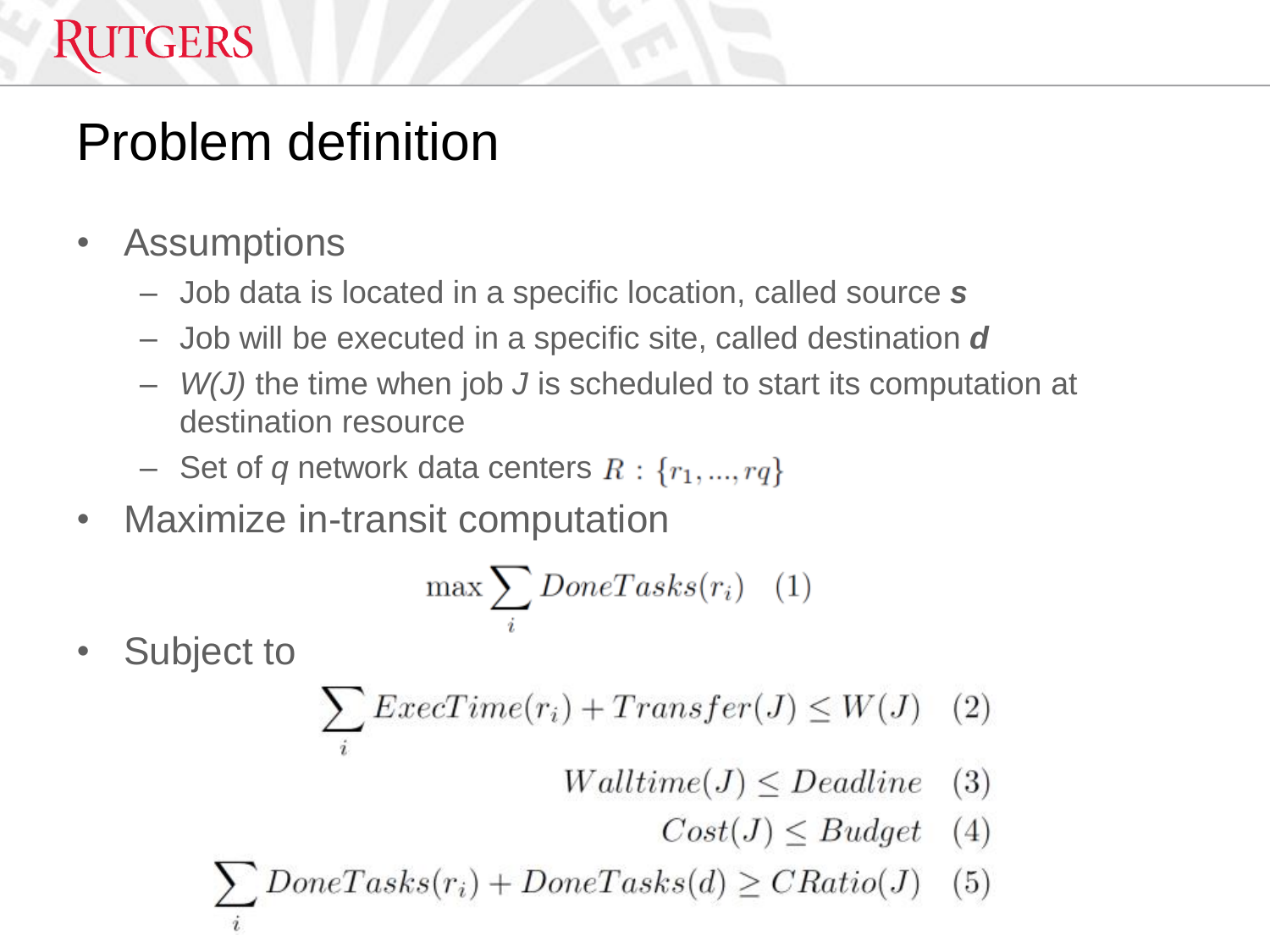# Experiment Setup

**RUTGERS** 

- Deployed our federation model on the Amazon EC2
- 8 VM emulated different geographically distributed sites
- Mininet used to model network and emulate SDN capabilities
- An SDN controller manages network using two types of connections
	- TCP was used for regular communication and establishing data paths
	- UDP was used for gathering information



| Scenario | In-transit Resources | <b>Site Resources</b> |
|----------|----------------------|-----------------------|
| Base     | $c4.2x$ large        | c4.2xlarge            |
| Higher   | $c4.2x$ large        | c4.4xlarge            |
| Highest  | c4.2xlarge           | c4.8xlarge            |

Table II: Resource Properties

| Resource Type                          | vCPU     | $_{\rm ECU}$    | Memory         | Price $(\$/Hour)$       |
|----------------------------------------|----------|-----------------|----------------|-------------------------|
| c4.2xlarge<br>c4.4xlarge<br>c4.8xlarge | 16<br>36 | 31<br>62<br>132 | 15<br>30<br>60 | 0.464<br>0.928<br>1.856 |